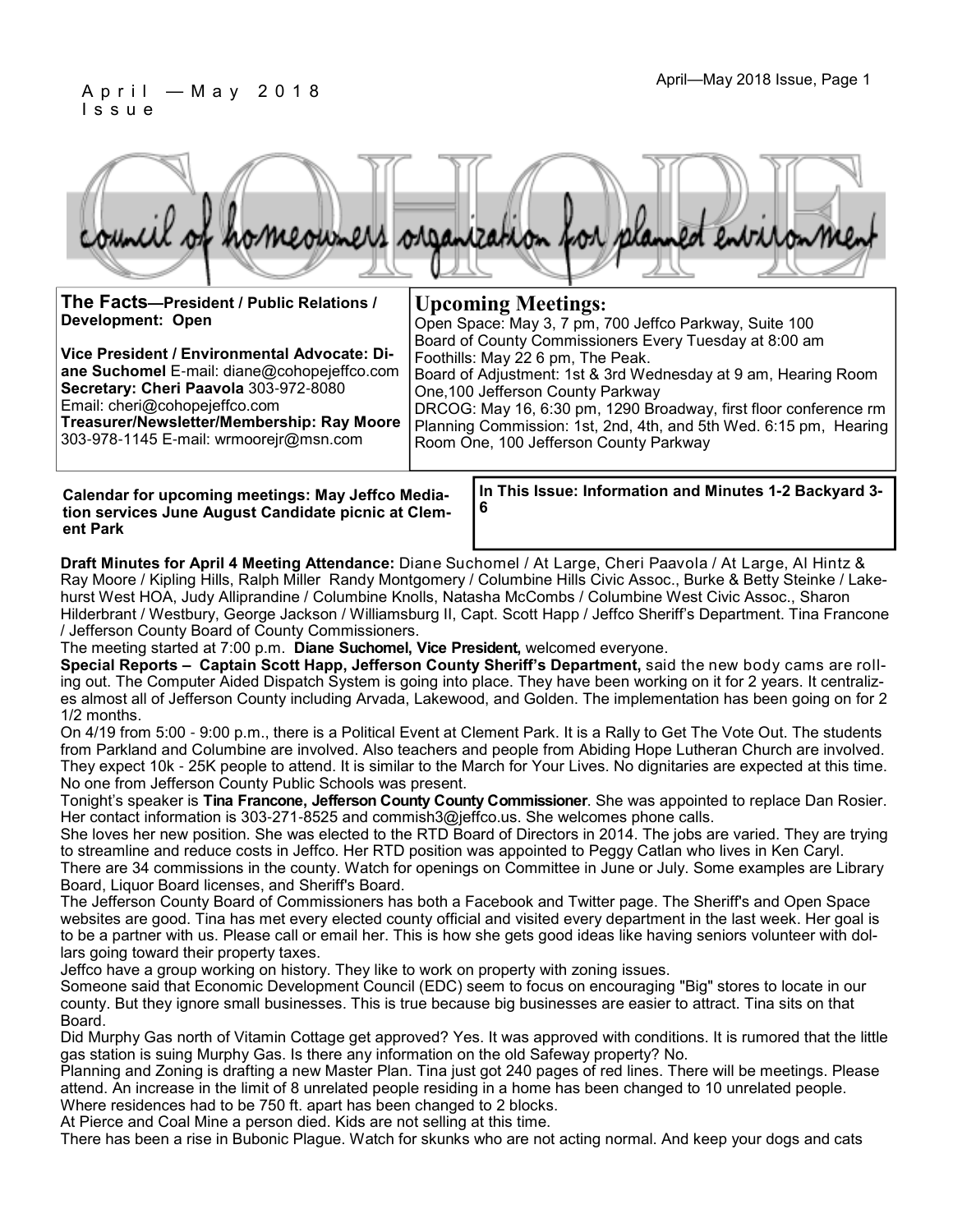away from them.

How do you get Public Utility Boxes maintained? Call 811 or Planning and Zoning.

Tina is up for election in Nov. and asks for our vote.

**Reports from Officers** Roll Call was taken. We had 10 members present and had a quorum.

#### We do not have a **President.**

**Ray Moore, Treasurer**, was present. We have \$1,707.38.

**Cheri Paavola, Secretary**, was present. The Minutes for March were approved with the change requested by Maureen. A suggestion would be to include an article, "How to Get Along with Your Neighbor", in our newsletter. It was in several local HOA Newsletters.

**Diane Suchomel, Vice President**, was present.

The following are Pre-applications: PA 18-106875, 18-106876, and 18-106914 are for 11455 Belleview Ave. It is for the Dakota Ridge Assembly Church property.

PA 18-104640 is for 3523 S Balsam St. They want to rezone it to allow 32 multi-family townhomes. It is on the south side of Hampden Frontage Road between S. Carr St. and S. Wadsworth Blvd.

PA 18-105069 is for 8600 W. Hampden. They want to rezone from A-2 to PD to allow a foliage wholesale business and single family home.

PA 18-105895 is for 7677 W. Ken Caryl Ave. for special use to expand a pump station.

PA 18-105973 is for 5744 S. Eldridge St. It is to rezone 11 acres to AG-1. One acre is for an Event Center. It is on the west side of C-470 and the north side of Bowles.

PA 18-106246 and 18-106247 is for 7925 S. Platte Canyon Rd. It is a minor adjustment. It is for an Athletic Facility Space and an indoor youth volleyball court. It will be the Sport Court of the Rockies. It is between S. Depew St. and W. Canyon Trail.

PA 18-105100 is for 5153 S. Millers St. It is to rezone from A2 to RR. It is half restricted residential. It is a half acre. They want to split it into 18 lots. They want a home and accessory dwelling unit.

PA 18-106248 is for 13975 W. Bowles Ave. It is to rezone for Athletic Facility space on the northeast corner of S. Eldridge St and W Bowles Ave. It is west of C-470.

The following are Rezoning Applications: RZ 18-104769 is for 4802 S. Wadsworth Blvd. It is to rezone the ODP to combine 2 assisted living units.

RZ 18-105207 is for Green Gables Amendment 1. It is on the east side of Wadsworth. It is to rezone a single family attached unit to for commercial uses.

The following is a Site Development Plan: SD 18-106528 is for Broadstone Bowles Crossing. It is for a 332 unit multifamily apartment complex. It is on the north side of the shopping center and faces Raccoon Creek Golf course.

At the next community meeting, they will discuss 18-104324 for a parcel south of Home Depot for Office / Commercial. It is on the north side of W. Quincy Ave.

Our Adopt a Highway Trash pickup is on April 14. Meet at 8:30 a.m. at W. Bowles Community Church. Foothills Park and Recreation District Ward 3 has an election. Ballots will be mailed between 4/16 - 23. The 2 candidates are Tim James (incumbent) and Sheila Lieder. Ward 4 only has 1 candidate, Kyle Butman. Kyle will fill the seat. On April 16 - 20, AAA members can recycle car batteries. You have schedule pickup on the weekend at bat-

tery@colorado.aaa.com. The pickup will count as a service. You can also call 303-753-8800 ext. 8273.

The Foothills Parks and Recreation District parcel was approved. It will be the Feeding Many Community orchard and garden. More information can be found at www.FeedingMany.org or info@feedingmany.org. It will be near Kendalvue Elementary school.

The Spring Used Book Sale for Jeffco Public Library will be at Jeffco Fairgrounds on June 2 from 9:00 a.m. to 5:00 p.m. and on June 3 from 11:00 a.m. to 3:00 p.m. There is free entry.

On April 10 at 6:30 p.m. Foothills Parks and Recreation District will Give an update of construction plans for Blue Heron Park. It will be held at the lunchroom at Westridge Elementary School.

On April 5 at 7:00 p.m. there will be a RTD Telephone Town Hall/conference call. Our new District N representative,

Peggy Catlin, will attend. She was sworn in last Tuesday. Her background is with CDOT and HMB.

Our speaker for May will be Mark Loye from Jefferson County Mediation Services .

**Old Business** The position of President for COHOPE is still open.

**New Business** We voted on Burke Steinke being an At Large member. He was the representative for Lakehurst West HOA. The vote was unanimous.

**Announcements** None.

We adjourned at 8:37 p.m.—*Cheri Paavola, Secretary*

| <b>COHOPE Treasury Activity: April 2018</b>                                                             | W. R. Moore, Treasurer |  |
|---------------------------------------------------------------------------------------------------------|------------------------|--|
| Beginning Balance April 4, 2018                                                                         | 1707.38                |  |
| <b>Deposits</b>                                                                                         | 220.00                 |  |
| Ham, Steinke, Fisher \$20, Columbine Knolls, Westbury, Columbine Hills Civic, Columbine West Civic \$40 |                        |  |
| <b>Withdrawals</b>                                                                                      | 5.39                   |  |
| May Newsletter \$5.39                                                                                   |                        |  |
| <b>Ending Balance May 2, 2018</b>                                                                       | 1921.99                |  |
|                                                                                                         |                        |  |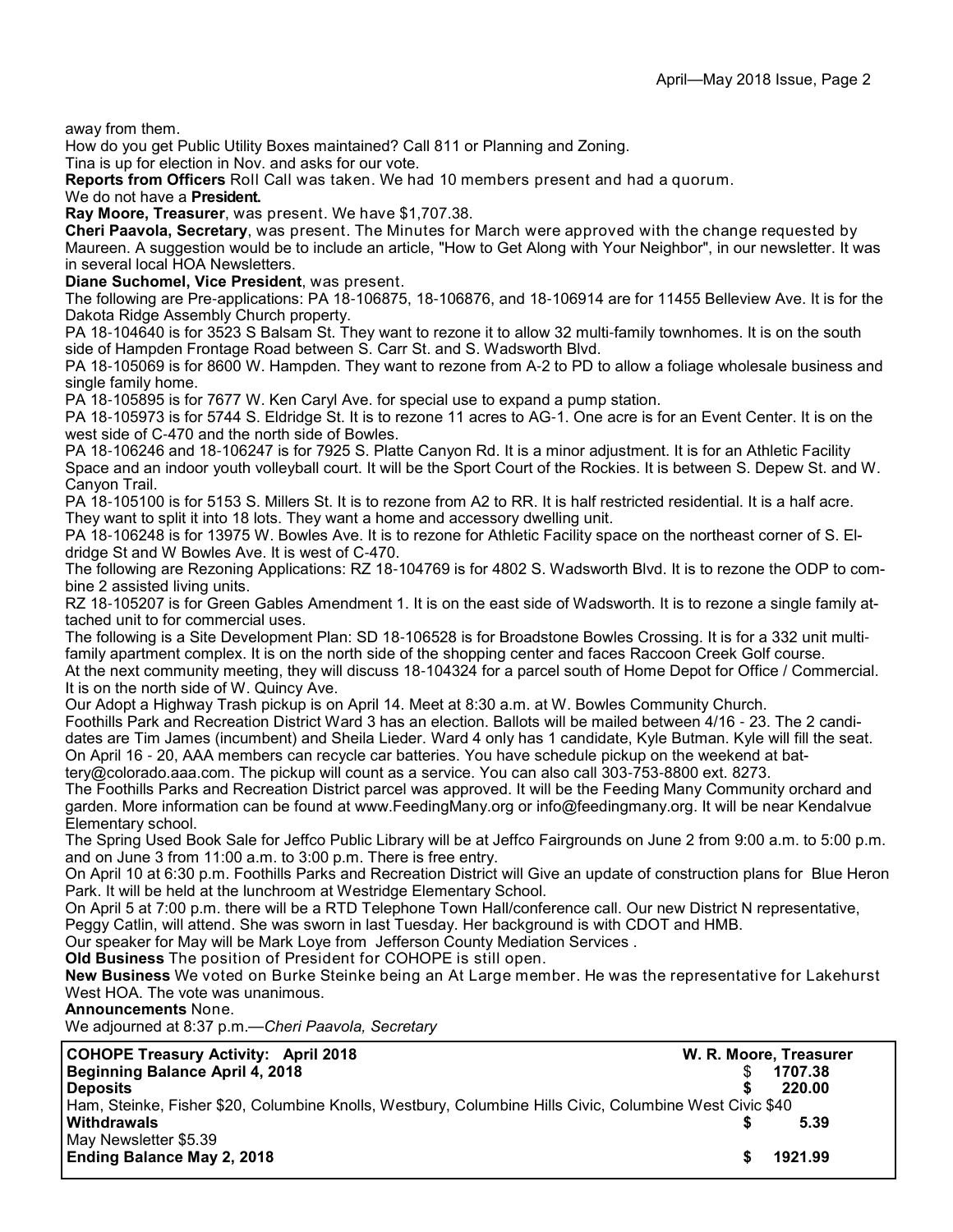# **THE BACKYARD**

# Columbine Hills News

**President's Corner** — YEA!! Spring is here – looking forward to warmer temps and maybe some moisture– it has been so dry. Lots of little flowers are up around the yard, and my grow boxes are active. It's time to trim back those shrubs that are growing over the sidewalks. If you have a corner property make sure bushes are low enough that folks in cars can see cleanly through the intersection. I believe things must be no higher than 48 inches from street level. I'm going to put out a request for a group of people who have a desire to help in our community. We established the neighbor helping neighbor campaign a couple of years ago – but we're having difficulty finding people who are willing to step up and assist those in need. If you as an individual or you who are part of a group [Boy Scouts?] would be willing to give of your time to assist our older neighbors or those who are temporarily unable to accomplish a one-time task – please contact me through my e-mail listed below. I feel being a good community includes neighbors helping neighbors. If you are one of those folks who are maybe a little older and find it difficult to accomplish things around the yard – PLEASE cut out the form at the back of the newsletter and send it to us. We'll try our best to help you in your time of need. We will be having our annual election of officers at our next board meeting – now is your chance to step up to the plate and make a difference in your community. If you want to get involved, your input is welcome.

Our yearly membership drive is still underway; please consider being a supporting part of Columbine Hills Civic Assocation. Be the kind of neighbor you wish you had. — *Randy Montgomery, CHCA president, rmontgomery@frcs.org*

### **COLUMBINE KNOLLS VOICE**

*From* **February 13 Board Meeting Minutes—**Call to order at 7:05 p.m. Board Members Present were Directors Hale, Luellen, Woodbury, Wambsganns, Wilcox, Buresh and Tierney.

Director Woodbury called the audience's attention to the meeting protocol posted on an easel in the meeting room, and read the protocol. An audience member asked if and when the protocol would be in the Voice, and the Board answered that the protocol likely would appear in the April edition. Upon Motion duly made and seconded, the Board approved the protocol.

As presented at the meeting, the protocol read as follows: Columbine Knolls HOA Meeting Protocol: All Columbine Knolls property owners are welcome. This is a private meeting of the CKHA. No recording (video or audio) will be allowed. Any person wishing to address the gathering must be given the floor by the president. All speakers will stand, state their name and address before speaking to the group. Each speaker will be limited to two minutes. Speakers will not be interrupted. Any person disrupting the meeting will be asked to leave.

A presentation was made by Jefferson County Deputy Sheriff Bibey, who discussed crime prevention in the area. Among the key points of the presentation: Auto break ins are the leading criminal activity in the area and most of those crimes are committed on cars that are unlocked and have valuables in plain sight. Similarly, most residential break ins involve unlocked doors, often back or sliding glass doors. Doorbell cameras are recommended. Membership in NextDoor.com also is recommended.

Following Deputy Bibey's presentation, the floor was opened for public comments and there were none.

**Committee Reports: Membership:** Director Wilcox reported that there were 204 members in the last 30 days, which was a pace ahead of last year. He further stated that the deadline to join to be in the membership directory is March 15, 2018 and that there are 1008 houses within the community. Finally, Director Wilcox gave a brief update on the vendors who are working with the association.

**Safety:** Director Whitelaw was not present. It was noted that Director Wambsganss had cleaned the vandalized association signs. Covenants and Architectural Control: Director Hale initially reported that no PIPSAs were submitted in the prior month but an audience member noted that a PIPSA had been submitted for the painting of his front door and replacing his screen doors with security doors, which was approved. In response to a question it was noted that landscaping is not covered by the covenants.

**Finance:** Director McClish had an emergency and was not at the meeting. The treasurer's report will be in the next newsletter.

There was no Old Business.

**New Business:** Kay Vargo gave a report on the passage of the E1 covenant that was recoded with Jefferson County and appears on the HOA's website. The next issue of the Voice newsletter will contain detailed and specific information on the new covenant.

Director Woodbury noted that the registered agent for the association's corporate entity is a post office box and made a motion that the same be changed to the address of the association's attorney for convenience and to assure timely notice. Upon Motion duly made and seconded, the Board approved the change and authorized Director Woodbury to implement said change.

Upon Motion duly made and seconded, President Hale adjourned the meeting at 8:11 p.m.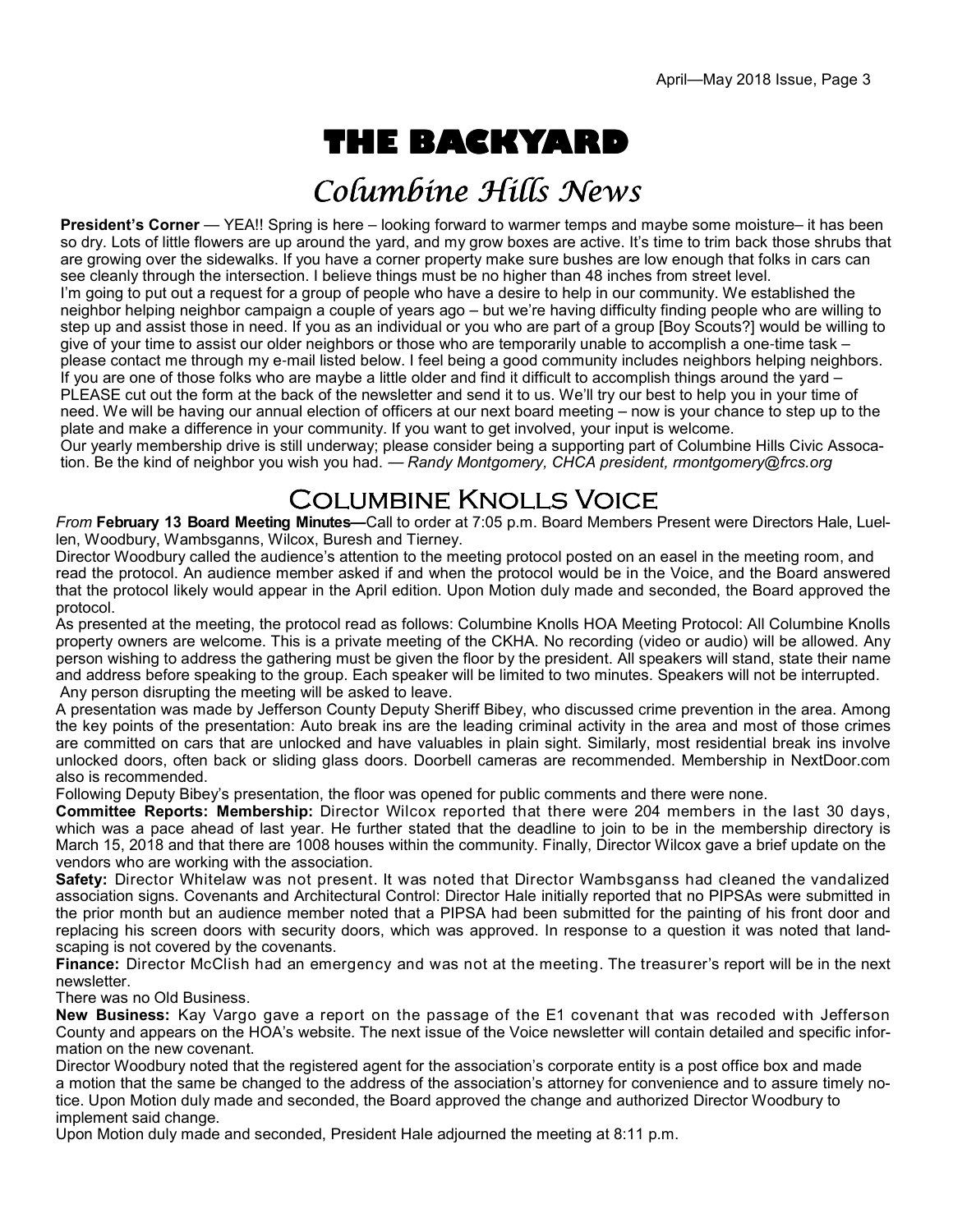# **Columbine Knolls South II Review**

*From* **President's Corner—** The We had a great group of kids apply for the newsletter carrier at our March meeting. We are fortunate to have such bright and energetic young adults in our community. The candidates were Joel Hastings, Liz Harlan, Logan Tangye, Zoe Lawrence, Steven Veitch, and Lucas Snyder. It was a difficult decision and we decided to hire Joel Hastings. Thanks to all of you for applying and come back and try again next year.

I would like to introduce our chairs for the three events coming up this year. We hope you all participate and support our events. See further details in the coming newsletters.

June 9th Bike, Wagon, and Car Show: Any Kowalski has lived in CKSII for five years, and in Colorado for fourteen. She grew up in a small town near Galveston, Texas. She enjoys her life in Colorado with her 5 year old son, Asher, her 7 year old daughter, Alexandra and her husband, Adam. She works as a sonographer at Swedish Medical Center in Englewood. She is very excited to be a part of the social committee to have the opportunity to get to know more of her neighbors and their families. Assisting Amy is Dan Meyer and Dave Minson, both longtime residents of CKSII. Dan is in charge of the auto collection and Dave is providing a golf cart and sound system.

August 9th Movie in the Park: Jennifer Blake moved to CKSII in 2009 with her husband Adam. They have a daughter who is currently in first grade at Coronado. Jennifer is an active volunteer in the community. She's a founding member of the CKSII Welcome Committee, has been involved with the Social Committee and served in the past as an HOA board member. Jennifer started Nextdoor for the neighborhood several years ago and has been instrumental in expanding our community events. Jennifer is originally from a small town, north of Kansas City, Missouri, is a full time top producing REALTOR® and in her down time enjoys traveling.

December 2nd Holiday Hayride: Brenda Abbott - She moved to CKSII in 2016 with her husband and their 2 boys. Her passions are taking photographs, cooking, traveling the world with her family and most anything outdoors. Although she spends most of her time at Lockheed Martin, you can catch her around the neighborhood on the paths or playing ball with her boys. I would like to remind the community to please put your trash containers out of sight once your trash pickup day is completed and our neighborhood will continue to look great. I would like to thank the community members at large who attended our last board meeting and invite all interested parties to join us at our next meeting on May 8th at 7pm at Coronado Elementary.—*Bob Haberkorn, President CKSII HOA*

*From* **CKSII Board Meeting Minutes from March 13**—President, Bob Haberkorn called to order the meeting at 7:00 pm. Board members Debbie Opperman, Bob Pellegrini, Steve Kalney, Joshua Kunkal, Pam Horiszny, and Chris Reynolds were in attendance along with Roger Borcherding of DARCO Property Management.

**Newsletter Carrier Interviews:** Thank you to the six applicants who interviewed. It was a very difficult choice. However, the board has selected Joel Hastings to be the newsletter carrier for 2018.

**Treasurer's Report:** Debbie reported the HOA currently has 342 members.

**ACC Committee:** Bob Pelligrini reported applications were as follows: 5 for paint, 2 for roofs, and 1 for a deck. They were all approved. There has been one person who used the test online ACC Approval Request webform. The online form will allow the use of a digital signature and will speed the application process. The cost of the software is \$100. Samples of proposed materials such as roofs or paint chips will still need to be submitted.

**Management Report:** Two inspections were conducted in February. Twenty-one notices were mailed to homeowners. The violations included: 4 trailers stored in view; 1 RV screen in need of repair; 1 house needing painting; 1 broken garage door; 10 homes with trash containers stored in view by garage; 1 home with trash on the driveway; and 3 homes with holiday decorations which need to be removed.

**Ride-Along:** On 2/22/18 Bob Haberkorn and Debbie Opperman accompanied Roger and Darcy Borcherding during an inspection of the subdivision. As a result, it was decided that only situations where trash can storage is in view will be addressed. Inspection Vehicle Signs: It was also decided that it would be helpful to residents to identify the property management vehicle during inspections. Bob has purchased magnetic signs which DARCO will place on their vehicle during their inspections, which clearly identify who they are.

A Covenant violation was referred to the HOA's attorney for a trailer stored in sight for several weeks. DARCO talked with the homeowner at their property on 2/6/18 and followed up with a written legal warning; plus the homeowner had previously been mailed Violation notices. As of March 13, 2018, the trailer has been removed.

**Properties sales:** One home has closed and two are actively listed for sale.

**Welcome Committee:** Jennifer Blake reported that she is working with local businesses to get donations to put into the welcome kits for 2018.

**Social Committee:** Amy Kowalski reported that they have a meeting planned for April 5. They are planning two events: Car Show / Bike Parade – June 9 from 9am to 12pm at the Coronado park and school parking lot. There will be two food trucks and they are also looking into the possibility of having a bounce house. The HOA will provide minimal supplies for kids who need to decorate their bikes or wagons at the park. There will be a People's Choice award for the car owner who receives the most votes from residents. We can have 30-40 cars and we currently have 6. Advertisements will go out in a flyer, separate from the newsletter. The car show application is available online with a link on the cksii.org web site and via the NextDoor app.

Summer movie event – Thursday Aug 9th. We will have three food trucks for this event and will conduct a poll on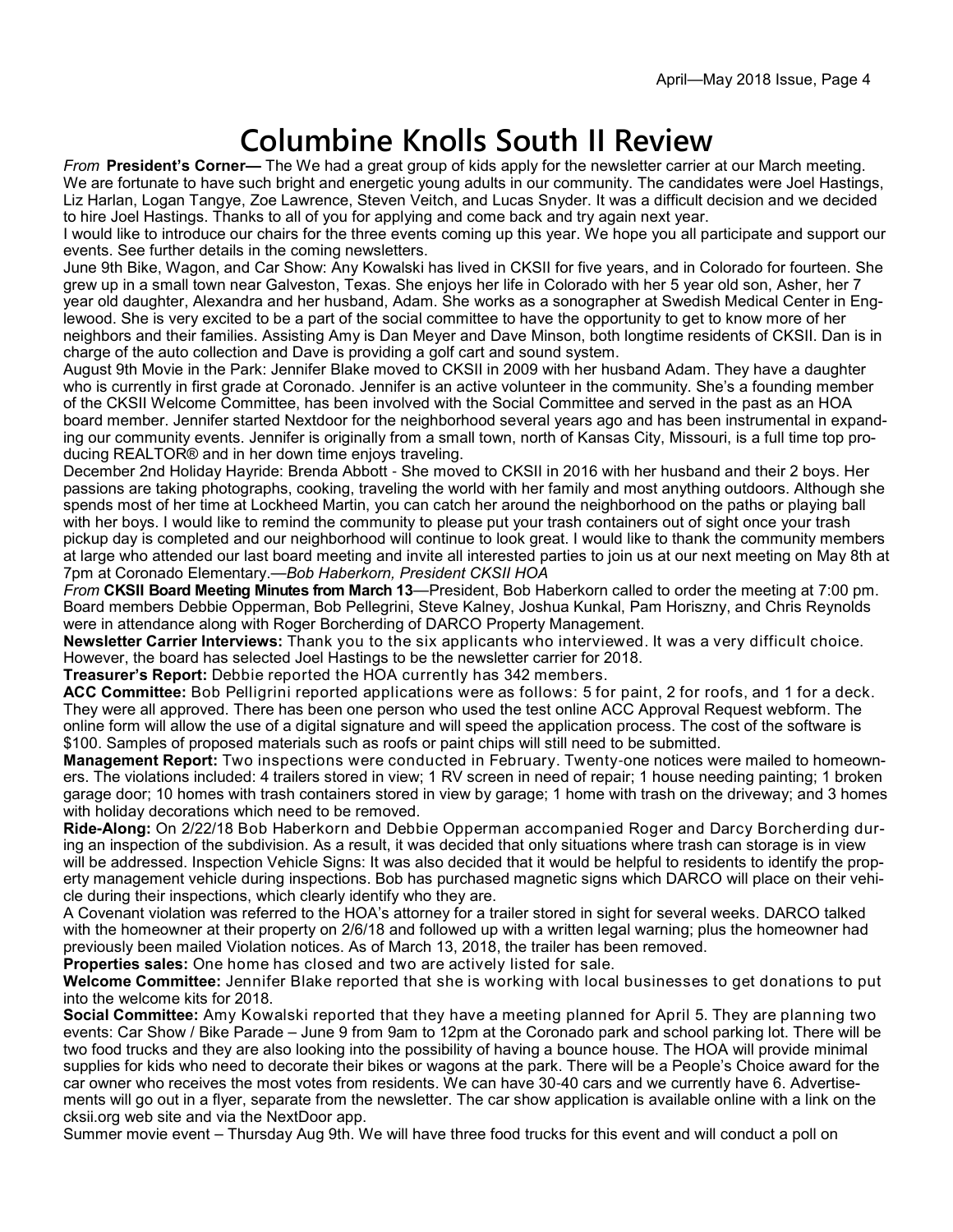NextDoor about what movie to show. (Will be a family- friendly popular movie.)

**NEW BUSINESS:** Insurance: Debbie discussed the research she has done regarding HOA insurance. Our legal resource recommended two insurance agents that deal with HOAs and confirmed we only have Liability insurance. One company can provide a quote in a month and the second company will get back with us sooner. We don't feel we have adequate insurance coverage.

**DARCO Property Management:** Roger and Darcy agreed to have identification on their vehicles and we provided the new signs to them.

**Trash Pickup:** It was noted that certain trash pickup companies place the trash can in the homeowner's driveway after pickup. This caused some homeowners to receive a violation notice.

**Signs:** We discussed adding two more signs (for a total of 4) to advertise board meetings and community events. The board agreed to do this.

**Upcoming Special Event Dates:** June 1-2 - Garage Sale \* June 6 - Large Item Pickup \* June 9 – Bike and Wagon Parade with Car Show (with food trucks) \* August 9 – Movie in the park (with food trucks) \* December 2 – Holiday Hayride The meeting was adjourned at 8:25 pm.

### Columbine West Civic Association Newsletter

*From* **A Moment With The Board** The March 14th monthly meeting was held at Dutch Creek Elementary, there were about 20 residents that came together to share thoughts and comments concerning neighborhood issues. Thank you to everyone who joined us. The agenda included items for review and those in attendance shared their updates. Our new Membership Chair shared that we currently have 108 registrations received and those were the ones entered into our 'early bird' drawing. Drum roll...the two winners are, Robert McGinnis of 7323 S. Yarrow Way along with Ray & Michelle Tritz of 7745 W. Ontario Pl. Congratulations and we hope you enjoy your gift cards. The next drawing will be held at the April meeting and include the registrations received from March 1st until March 31st. The Easter Egg Hunt is scheduled for the weekend before Easter, March 24th. Looking forward to having the event at the park by the Columbine West pool. In May we will again offer CWCA neighbors the opportunity to rid your garages of treasures when the Community Garage Sale advertises. We are also planning and securing the vendors that will be available for Dumpster Day, June 16th. Look for Free Swim Nights, Yard of the Month, Garden Days & National Night Out too. All of these events are funded by the financial commitment of Columbine West neighbors who become paid members. Paid Members are voting members for annual elections in May. Paid Members can also participate at Dumpster Day without any additional entrance fee. (Electronic recycling may have some additional fee). Thank you all for your continued investment into the Columbine West Community. It is important to remember that any homeowner/ renter in Columbine West is governed by the covenants. If you need a copy you can contact CWCAtalk@gmail.com .

If you have questions or any suggestion of ideas feel free to email CWCAtalk@gmail.com.

### The Leawood Rapporter

*From* **Leawood Civic Association Minutes of March 7, 2017** Board Members Present: Paul O'Connor, Mike Karbach, Debby Baker, Rhonda Eveleth, Nancy Bock, Chip and Angela Langowski.

**Treasurer's Report** - Mike presented the Treasurer's Report, which included LCA current account balances, payments received, and bills paid. Mike confirmed that all accounts had been changed to now show him as a signer.

**Easter Egg Hunt** - The date for the 2018 Easter Egg Hunt is March 24th. If there is bad weather on the 24th, the makeup date is March 31st. Board members will stuff the 1,100 eggs on March 21st at 6:30 p.m.

**Student Scholarships -** The submission deadline for applications is Saturday, March 31st. As of March 7th, no applications have been received.

**2018 Membership Drive -** The membership drive began March 1st. An informational flyer about the LCA was included in the March Rapporter and will also be in the April Rapporter. The membership drive banners will be put up around the neighborhood. LCA membership mailers will be sent in May. The Board is hoping to increase membership this year.

**Leawood Neighborhood Jay Ct. Entrance** - Chip will set-up a GoFundMe account for the purpose of raising funds to re-do the Jay Ct. entrance. Information about the Jay Ct. entrance Fund Drive will be in the May Rapporter. Rhonda will check with Jeffco Planning and Zoning to find out if they need to approve the final landscape plan.

*From* **Leawood Metropolitan Recreation and Park District Minutes March 14, 2018** The meeting was called to order at 6:36 p.m. at Leawood Elementary School by President Kyle Sargent. Members present were: Directors Donna Snyder /Treasurer, Linda Smith/VP Secretary, Jennifer Dawe, Director and Dave Padilla, Parks Manager. Debby Baker/Special Projects came in later due to attending a meeting at the library with Arcadia Creek developer.

**Public Comment/Correspondence** – Jennifer had several comments from residents. Several people asked if the Park Board would be attending the developers meeting on March 14. A change of venue for our meeting must be publicly announced and the timeframe did not work out; and we were not officially notified. Another resident asked if the Board would take on the Jay Court entrance. Jennifer explained again that the entrance is not District property and we cannot expend funds on property we do not own. Kyle recounted the most recent effort to purchase the land, which was ended